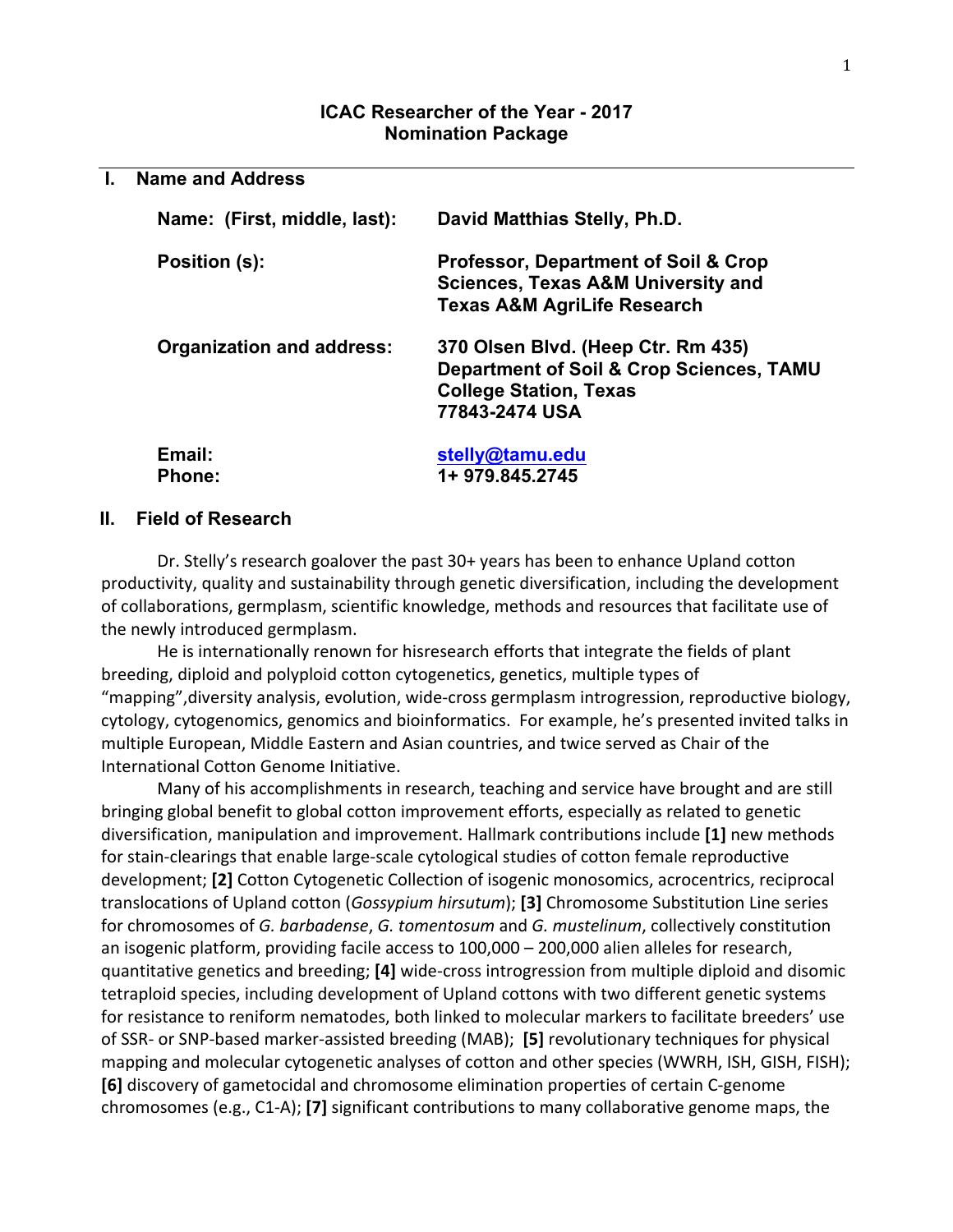first major one in 1994, made with RFLPs; [8] development and publication of the CottonSNP63K Array and associated AD-tetraploid cluster file for automated genotype calling, providing the cotton community the first and only high-quality low-overhead globally accessible SNP genotyping platform for genome-wide, high-plex SNP genotyping; **[9]** in 2015, the first two 26-linkage group (only) single bi-parental population genome-wide linkage maps in cotton, one intra-specific (~7k loci) and one inter-specific (~19k loci); **[10]** new DNA extraction methods that enable everyone to use MAB, because they are cheap, fast and non-destructively applicable to cotton seed and seedling for simplex, low- and medium-plex PCR-based genotyping (e.g. SSRs or SNPs); [11] the most reliable genome sequencing assemblies to date for diploid D5-genome species, *G. raimondii*, and the tetraploid cultivated Upland cotton species; [12] significant contributions to fiber cell functional genomics and epi-genomics research; [13] collaborations and training of graduates, trainees and visiting scientists from many countries, e.g., Uzbekistan, Pakistan, India, Bangladesh, China, Korea, Japan, Taiwan, Australia, Mozambique, Ivory Coast, Senegal, Brazil, Mexico, Turkey, Greece, Czech Republic, France, and Belgium.

### **No. Year Award/Recognition Remarks** 1 | 2016 | B.B. Singh Award for Outstanding Research in Crop **Science**, Texas A&M University  $2 \mid 2016, 2011,$ 2005 **USDA Program 301 Review Panel - Member***( "Plant Genetic Resources, Genomics, and Genetic Improvement")* 3 | 2015 | **Margaret Annette Peters Advising Award** *(This award* recognizes faculty / administrators who embody the spirit of caring, compassionate, and genuine concern *for the welfare of individual students.)* 4 | 2014-2016 | National Academy Sciences (NAS)GE Crops Review Committee -Member*(available at http://nas*sites.org/ge-crops/2016/05/17/report/ . This 600-page report provides an unbiased assessment of GE crops to date and expectations for the future. It has already *become one of the most successful NAS report of all* time, with >35,000 downloads to date. Summary *only:http://nas-sites.org/ge-crops/2016/05/16/report-inbrief/)* 5 | 2013 | **Research Award for 2012**, Department of Soil & Crop Sciences, Texas A&M University, and Texas A&M AgriLife Research 6 | 2009-2013 | National Association of Plant Breeders (NAPB) -**Secretary, Vice-president, President and Past-President***(NAPB* has become a key voice for US plant *breeders, and is the ONLY such group that represents* plant breeders for all plants in the USA, commercial

### **III. Awards and Recognitions**

#### *National*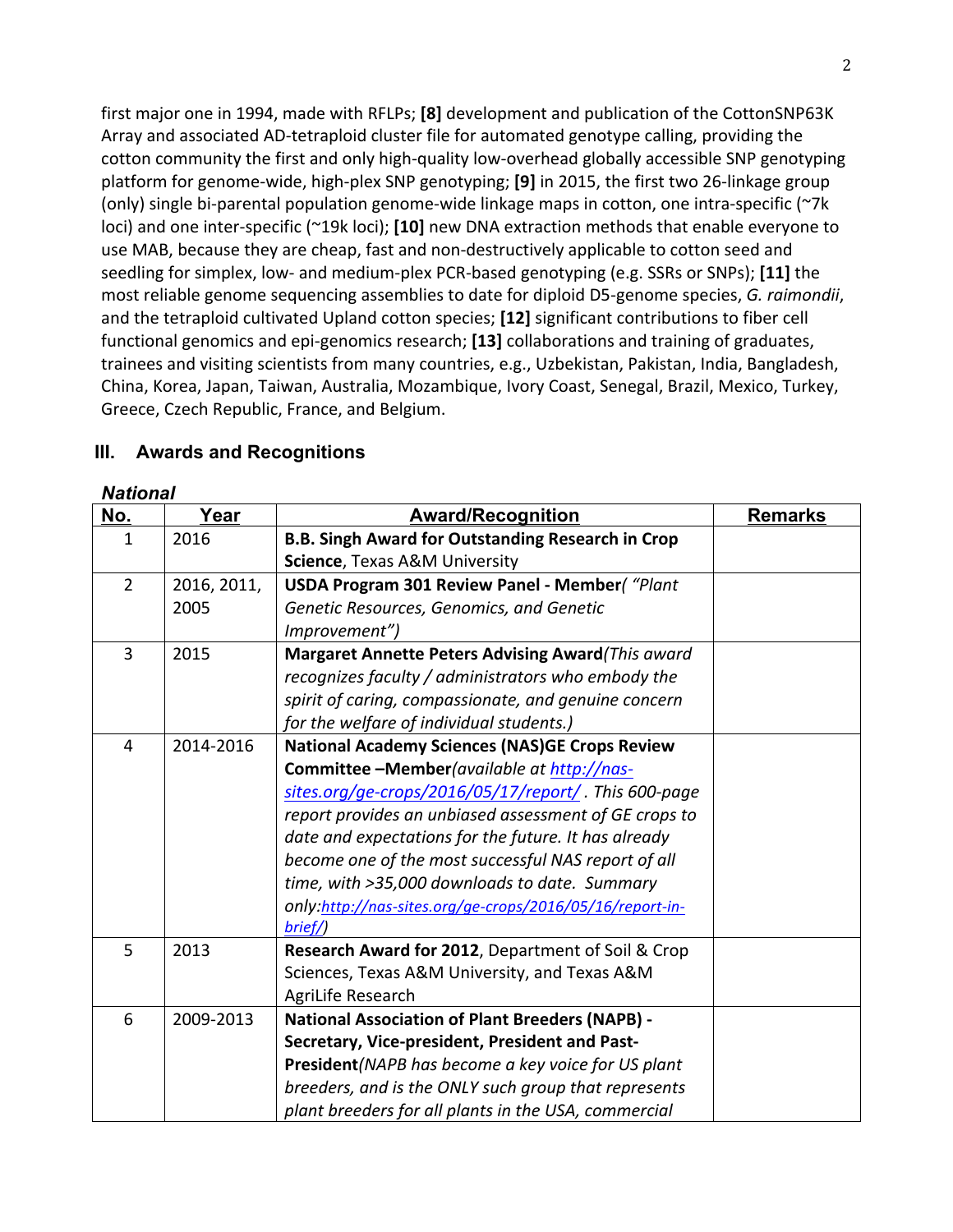|   |           | and public.)                                                 |  |
|---|-----------|--------------------------------------------------------------|--|
|   | 2007-2009 | <b>Science &amp; Technology, Plant Breeding Coordination</b> |  |
|   |           | <b>Committee -Chair</b> (PBCC helps coordinate the role of   |  |
|   |           | the public sector in continuing investment in plant          |  |
|   |           | breeding capacity and infrastructure.)                       |  |
| 8 | 1997-2017 | Organizer or Co-organizer of one or more                     |  |
|   |           | "Workshops" per year at the Plant and Animal                 |  |
|   |           | <b>Genome Conference</b>                                     |  |

## *International*

| No.            | Year       | <b>Award/Recognition</b>                                    | <b>Remarks</b> |
|----------------|------------|-------------------------------------------------------------|----------------|
| 1              | 2016       | "Fellow", Crop Science Society of America                   |                |
| $\overline{2}$ | 2016       | "Lifetime Achievement Award",                               |                |
|                |            | University of Agricultural Sciences, Dharwad, India         |                |
| 3              | 2014-2016  | <b>World Cotton Research Conference-6International</b>      |                |
|                |            | <b>Organizing Committee - Member</b>                        |                |
| 4              | 2015-2017, | International Cotton Genome Initiative (ICGI) -             |                |
|                | 2002-2004  | Chair(2002 - becamefirst member-elected Chair of            |                |
|                |            | CG )                                                        |                |
| 5              | 2008, 1995 | Cotton Genetics Research Award (2), Joint Cotton            |                |
|                |            | <b>Breeding Policy Committee</b>                            |                |
| 6              | 2014-16:   | <b>Calvin Sperling Biodiversity Lectureship Committee -</b> |                |
|                |            | Chair, Crop Science Society of America (CSSA)               |                |
| $\overline{7}$ | 2010-2013  | USDA international project (58-6402-0-543) on Stable        |                |
|                |            | Introgression of Cotton Leaf Curl Virus Resistance into     |                |
|                |            | <b>Cultivated Cotton and Germplasm Enhancement -</b>        |                |
|                |            | Cooperator (joint US-PAK project aimed as                   |                |
|                |            | overcoming a devastating new strain of CLCuV)               |                |
| 8              | 1994-1995  | <b>First International Conference on Apomixis-</b>          |                |
|                |            | Organizer, held at College Station (1995) (attended by      |                |
|                |            | scientists from over 20 countries, and a series of          |                |
|                |            | conferences resulted)                                       |                |
| 9              | Multiple   | Invited speaker: e.g., Singapore, Japan, Korea, China,      |                |
|                |            | Brazil, Pakistan, Uzbekistan, India, England, Czech Rep.    |                |

# **IV. Publications**

| Number Type   |                                          |
|---------------|------------------------------------------|
| 285           | Abstracts                                |
| $\mathcal{P}$ | Books (one of many contributing authors) |
| 10            | Newsletters (edited)                     |
|               | Thesis or dissertation                   |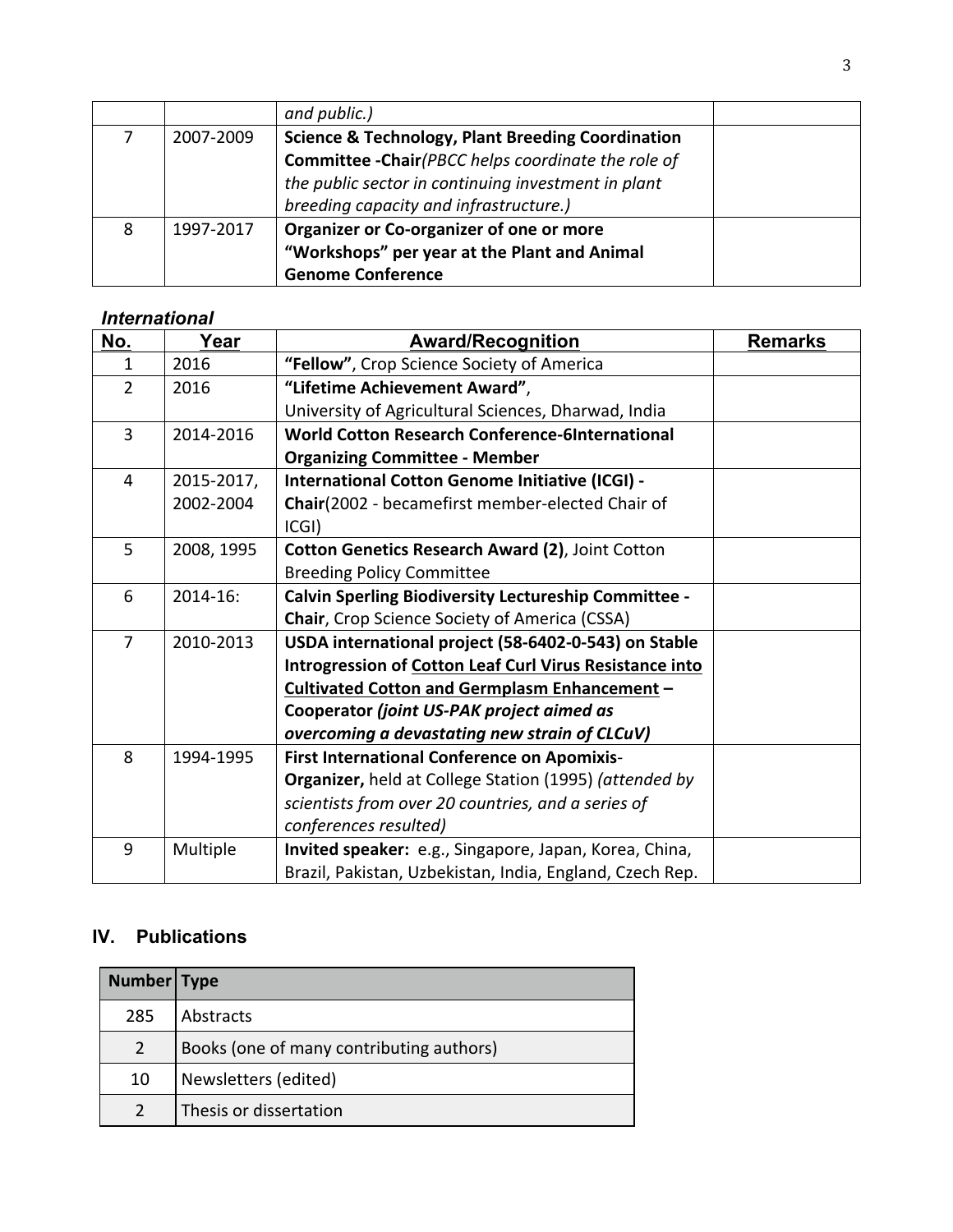|               | Chapters                                                  |
|---------------|-----------------------------------------------------------|
| 3             | Proceedings (articles, reviewed by editor(s))             |
| 149           | Reviewed (peer-reviewed)                                  |
| $\mathcal{P}$ | Patents                                                   |
| 460           | Total (175 major publications; 285 abstract publications) |

## *1. Book chapters (as main author)*

- Stelly, D. M., H. J. Price and T. D. McKnight. 1995. Molecular-meiotic cytogenetic analysis of cotton. *In* Classical and Molecular Cytogenetic Analysis of Cereal Genomes (eds.) B. Gill and J. Raupp. pp. 148-156.
- Stelly, D. M., C. F. Crane, R. E. Hanson, T. D. McKnight and H. J. Price. 1996. Meiotic molecular cytogenetics of cotton. *In* Methods of Genome Analysis in Plants: Their Merits and Pitfalls (ed.) P. P. Jauhar. CRC Press. pp. 99-111.
- Stelly, David. 2004. Aneuploid mapping in polyploids. Encyclopedia of Plant and Crop Science.Marcell Dekker, Inc.

## *2. Book chapters (as co author/editor)*

- Paterson, A.H., D.M. Stelly, and J.F. Wendel. 1996. Status of genome mapping in the Malvaceae. *In* Genome Mapping in Plants, (ed.) AH Paterson. pp. 229-242.
- Triplett B.A., Kim H.J., Hinchliffe D., Sze S-H., Thaxton P., Stelly D. and Z.J. Chen. 2006. Phytohormone regulation of cotton fiber development *in vitro*. In Biotechnology and Sustainable Agriculture 2006 and Beyond.Springer, 153-156.
- Saha, S., Stelly, D.M., Raska, D.A., Wu, J., Jenkins, J.N., McCarty, Jr., J.C., Makamov, A., Gotmare, V., Abudurakhmonov, I., Campbell, B.T. 2012. Chromosome substitution lines: Concept, development and utilization in the genetic improvement of upland cotton. *In:*Abdurakhmoov, I.Y., editor. Plant Breeding. InTech. p. 107-128. http://cdn.intechweb.org/pdfs/25555.pdf
- Sanamayan M.F., A.K. Makamov, S.U. Bobokhujaev, D.E. Usmonov, S.U. Bobokhujaev, D.E. Usmonov, Z.T. Buriev, S. Saha and D.M. Stelly. 2016. The utilization of translocation lines and microsatellite markers for the identification of unknown cotton monosomic lines. Chapter 8, pp. 167-183, In Cotton Research, Ed. I.Y. Abdurakhmonov.http://dx.doi.org/10.5772/64558

## *3. Peer-reviewed research papers published – International only (space-constrained):* **Dr. Stelly authored/co-authored 109 refereedpublications 1979-2010, excluding those below.**

- 110. Saha, S. J. Wu, J.N. Jenkins, J.C. McCarty, R. Hayes and D.M. Stelly. 2010. Genetic dissection of chromosome substitution lines of cotton to discover novel *Gossypium barbadense* L. alleles for improvement of agronomic traits. Theor. Appl. Genet. 120:1193-1205. DOI 10.1007/s00122-009-1247-3
- 111. Wang, K., W. Guo, Z. Yang, Yan Hu, W. Zhang, B. Zhou, D. M. Stelly, Z. J. Chen, T. Zhang. 2010. Structure and size variations between 12A and 12D homoeologous chromosomes based on high-resolution cytogenetic map in allotetraploid cotton. Chromosoma 1193:255-266. DOI 10.1007/s00412-009-0254-0
- 112. Buriev, Z. T., S. Saha, S. E. Shermatov, J. N. Jenkins, A. Abdukarimov, D. M. Stelly and I. Y. Abdurakhmonov. 2011. Molecular evolution of the clustered *MIC-3* multigene family of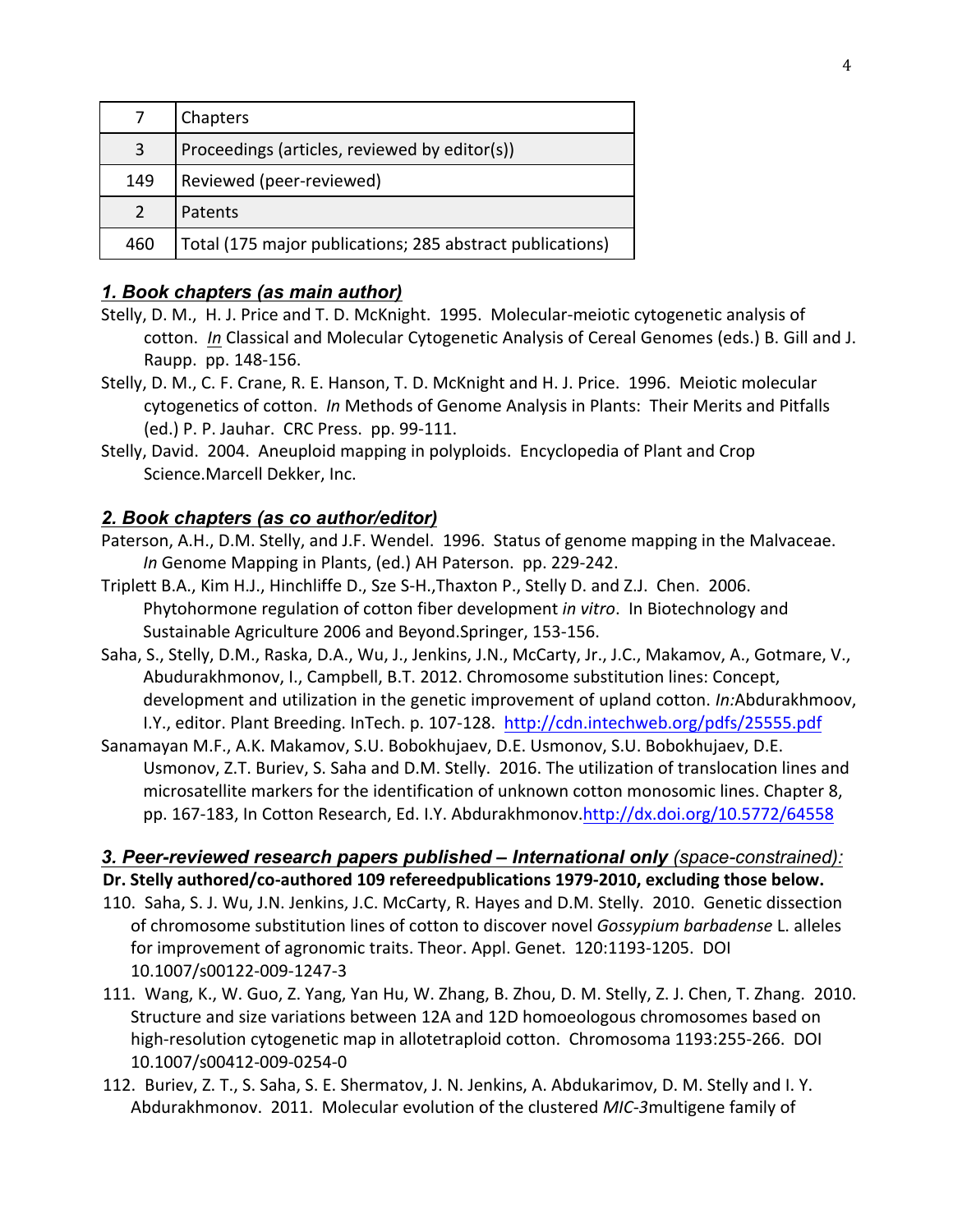*Gossypium* species. Theor. Appl. Genet. 123:1359-1373. (doi:10.1007/s00122-011-1672-y)

- 113. Guan X., J.J. Lee, M. Pang, X. Shi, D.M. Stelly and Z. J. Chen. 2011. Activation of arabidopsis seed hair development by cotton fiber-related genes. PLoS ONE 6(7): e21301. doi:10.1371/journal.pone.0021301
- 114. Saha, S., J. Wu, J. N. Jenkins, J. C. McCarty, R. Hayes and D. M. Stelly. 2011. Delineation of interspecific epistasis on fiber quality traits in *Gossypium hirsutum* by ADAA analysis of intermated*G. barbadense* chromosome substitution lines. Theor. Appl. Genet. 122:1351-1361. http://ddr.nal.usda.gov/bitstream/10113/48913/1/IND44568359.pdf
- 115. Bartek, M. S., G. L. Hodnett, B. L. Burson, D. M. Stelly and W. L. Rooney. 2012. Pollen tube growth after intergeneric pollinations of *iap*-homozygous sorghum. Crop Science 52: 4: 1553-1560. doi:10.2135/cropsci2011.09.0474
- 116. Gao, W, Saha, DP Ma, Y Guo, JN Jenkins and DM Stelly. 2012. A cotton-fiber-associated cyclin-dependent kinase a gene: characterization and chromosomal location. Intl J Plant Genomics 2012, 613812, 10 pp, doi:10.1155/2012/613812
- 117. Jenkins, J.N., McCarty, J.C., Wu, J., Hayes, R. and Stelly, D. 2012. Genetic effects of nine Gossypium barbadense L. chromosome substitution lines in top crosses with five elite Upland cotton *G. hirsutum* L. cultivars. Euphytica 187(2):161-173. DOI 10.1007/s10681-011-0580-1
- 118. Paterson, A H., J. F. Wendel, H. Gundlach, H. Guo, J. Jenkins, D. Jin, D. Llewellyn, K. C. Showmaker, S. Shu, J. Udall, M. Yoo, R. Byers, W. Chen, A. Doron-Faigenboim, M. V. Duke, L. Gong, J. Grimwood, C. Grover, K. Grupp, G. Hu, T. Lee, J. Li, L. Lin, T. Liu, B. S. Marler, J. T. Page, A. W. Roberts, E. Romanel, W. S. Sanders, E. Szadkowski, X. Tan, H. Tang, C. Xu, J. Wang, Z. Wang, D. Zhang, L. Zhang, H. Ashfari, F. Bedon, J. E. Bowers, C. L. Brubaker, P. W. Chee, S. Das, A. R. Gingle, C. H. Haigler, D. Harker, L. V. Hoffmann, R. Hovav, D. C. Jones, C. Lemke, S. Mansoor, M. urRahman, L. N. Rainville, A. Rambani, U. K. Reddy, J. Rong, Y. Saranga, B. E. Scheffler, J. A. Scheffler, D. M. Stelly, B. A. Triplett, A. Van Deynze, M. F.S. Vaslin, V. N. Waghmare, S-A. Walford, R. J. Wright, E. A. Zaki, T. Zhang, E. S. Dennis, K. F. X. Mayer, D. G. Peterson, D. S. Rokhsar, X. Wang, J. Schmutz. 2012. Repeated polyploidization of *Gossypium* genomes and the evolution of spinnable cotton fibress. Nature 492:423-428.
- 119. Yu, J., Kohel, R.J., Fang, D.D., Cho, J., Van Deynze, A., Ulloa, M., Hoffman, S.M., Pepper, A.E., Stelly, D.M., Jenkins, J.N., Saha, S., Kumpatla, S.P., Shah, M.R., Hugie, W.V., Percy, R.G. 2012. A high-density simple sequence repeat and single nucleotide polymorphism genetic map of the tetraploid cotton genome. G3 Genes, Genomes, Genetics 2:43-58. doi: 10.1534/g3.111.001552 http://www.g3journal.org/content/2/1/43.abstract
- 120. Zhang M, Zhang Y, Huang JJ, Zhang X, Lee M-K, DM. Stelly, H-B Zhang. (2012) Genome physical mapping of polyploids: A BIBAC physical map of cultivated tetraploid cotton, *Gossypium hirsutum* L.. PLoS ONE 7(3): e33644. doi:10.1371/journal.pone.0033644
- 121. Lee, M-K, Y Zhang, M Zhang, M Goebel, HJ Kim, BA Triplett, DM Stelly and H-B Zhang. 2013. Construction of a plant-transformation-competent BIBAC library and genome sequence analysis of polyploid Upland cotton (*Gossypium hirsutum* L.). BMC Genomics 14:208 doi:10.1186/1471-2164-14-208 http://www.biomedcentral.com/1471-2164/14/208
- 122. Page, J.T., M.D. Huynh, Z.S. Liechty, K. Grupp, D. Stelly, A.M. Hulse, H. Ashrafi, A. Van Deynze, J. Wendel, and J.A. Udall. 2013. Insights into the evolution of cotton diploids and polyploids from whole-genome re-sequencing. G3: Genes, Genomes, Genetics 3:1809-1818.
- 123. Saha, S., D. A. Raska, D. M. Stelly, S. Manchali, O. A. Gutiérrez. 2013. Hypoaneuploid chromosome substitution F1 hybrids of *Gossypium hirsutum* L. x *G.mustelinum* Miers ex Watt.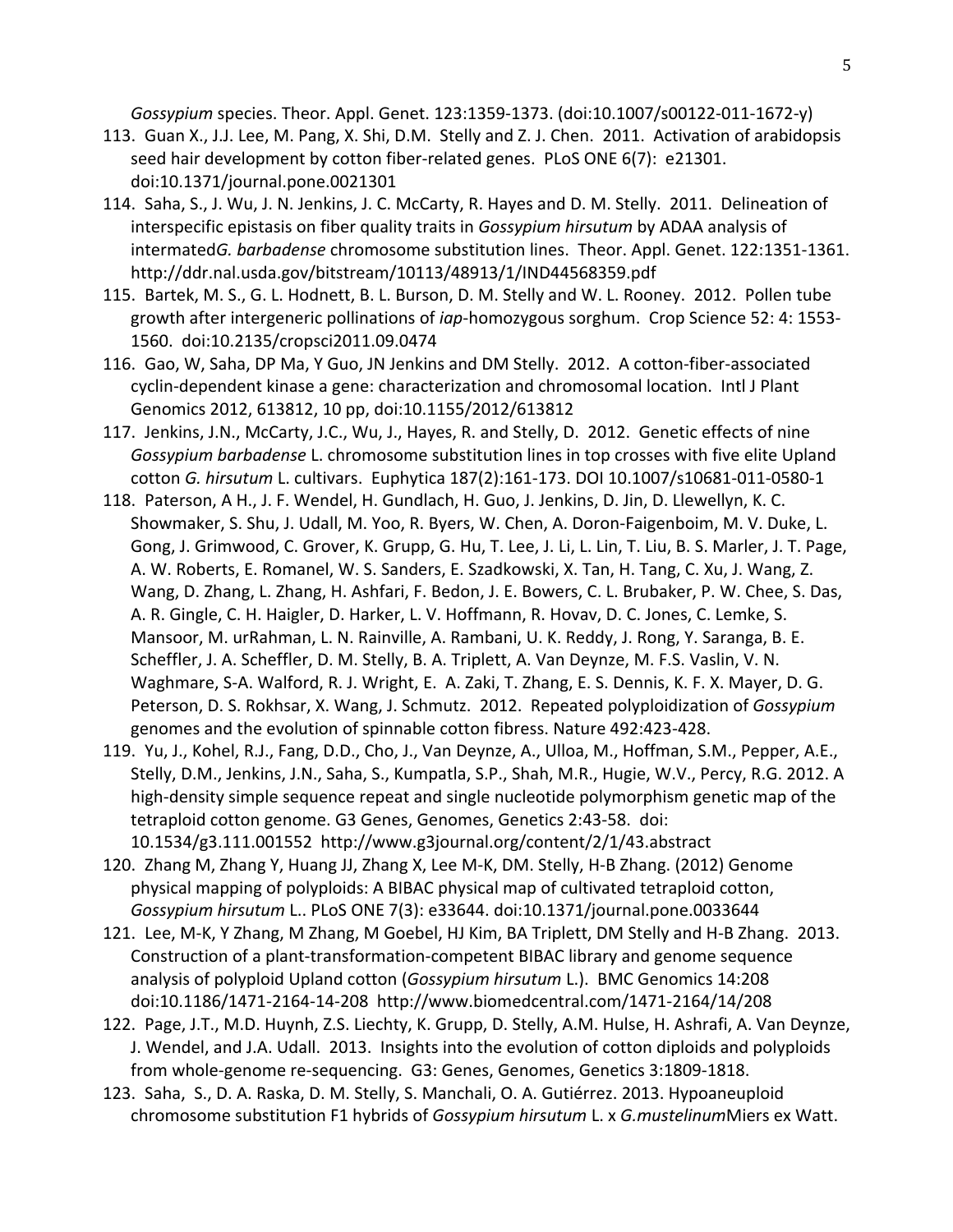J. Cotton Sci. 17:102-114. http://www.cotton.org/journal/2013-17/2/upload/JCS17-102.pdf

- 124. Saha, S, Wu, J, Jenkins, J, McCarty, J, Stelly, D.M. 2013. Interspecific chromosomal effects on agronomic traits in *Gossypium hirsutum* by AD analysis using intermated*G. barbadense* chromosome substitution lines. Theor. Appl. Genet. 126:109-117. DOI 10.1007/s00122-012-1965-9
- 125. Wu, Q., F. Liu, S. Li, G. Song, C. Wang, X. Zhang, Y. Wang, D. Stelly and K. Wang. 2013. Uniqueness of the *Gossypium mustelinum* genome revealed by GISH and 45S rDNA FISH. J. Integrative Plant Biology 55(7): 654-662.
- 126. Bell, A.A., A.F. Robinson, J. Quintana, N.D. Dighe, M.A. Menz, D.M. Stelly, X. Zheng, J.E. Jones, C. Overstreet, E. Burris, R.G. Cantrell, and R.L. Nichols. 2014. Registration of LONREN-1 and LONREN-2 germplasm lines of upland cotton resistant to reniform nematode. J. Plant Reg. 8:187-190. doi:10.3198/jpr2013.11.0069crg
- 127. Guan, X., M. Pang, G. Nah, X. Shi, W. Ye, D.M. Stelly, and Z.J. Chen. 2014. miR828 and miR858 regulate homoeologous MYB2 gene functions in Arabidopsis trichome and cotton fibre development. Nature Communications 5: 3050 DOI:10.1038/ncomms4050
- 128. Guan, Y., G. Nah, Q. Song, J.A. Udall, D.M. Stelly and Z.J. Chen. 2014. Transcriptome analysis of extant cotton progenitors revealed tetraploidization and identified genome-specific single nucleotide polymorphism in diploid and allotetraploid cotton. BMC Research Notes 7:493 http://www.biomedcentral.com/1756-0500/7/493
- 129. Harris-Shultz, K.R., S. Milla-Lewis, A.J. Patton, K. Kenworthy, A. Chandra, F. C. Waltz, G.L. Hodnett and D. M. Stelly. 2014. Detection of genetic and ploidy variation within vegetatively propagated zoysiagrass cultivars. J. Amer. Soc. Hort. Science 139:547-552.
- 130. Hulse-Kemp, A.M., H. Ashrafi, X. Zheng, F. Wang. K.A. Hoegenauer, A.B.V. Maeda, S.S. Yang, K. Stoffel, M. Matvienko, K. Clemons, J.A. Udall, A. Van Deynze, D.C. Jones, D.M. Stelly. (2014) Development and bin mapping of gene-associated interspecific SNPs for cotton (*Gossypium* hirsutum L.) introgression breeding efforts. BMC Genomics 15:945 doi:10.1186/1471-2164-15-945
- 131. Ashrafi, H., A. M. Hulse-Kemp, F. Wang, S. S. Yang, X. Guan D. C. Jones, M. Matvienko, K. Mockaitis, Z. J. Chen, D. M. Stelly and A. Van Deynze. 2015. A long-read transcriptome assembly of cotton (*Gossypium hirsutum* L.) and intraspecific single nucleotide polymorphism discovery. The Plant Genome 33:531-537. doi:10.1038/nbt.3207
- 132. Bell, A.A., A.F. Robinson, J. Quintana, S.E. Duke, J.L. Starr, D.M. Stelly, X. Zheng, S. Prom, V. Saladino, O.A. Gutiérrez, S.R. Stetina, and R.L. Nichols. 2015. Registration of BARBREN-713 germplasm line of Upland cotton resistant to reniform and root-knot nematodes. J. Plant Reg. 9(1):89-93. doi:10.3198/jpr2014.04.0021crg
- 133. Hulse-Kemp, A. M., H. Ashrafi, K. Stoffel, X. Zheng, C. Saski, B. E. Scheffler, D. D. Fang, Z. J. Chen, A. Van Deynze, and D. M. Stelly. 2015. BAC-end sequence-based SNP mining in allotetraploid cotton (*Gossypium*) utilizing resequencing data, phylogenetic inferences and perspectives for genetic mapping. G3 5:1095-1105. 10.1534/g3.115.017749
- 134. Hulse-Kemp, A. M., J. Lemm, J. Plieske, H. Ashrafi, R. Buyyarapu, D. D. Fang, J. Frelichowski, M. Giband, S. Hague, L. L. Hinze, K. J. Kochan, P. K. Riggs, J. A Scheffler, J. A. Udall, M. Ulloa, S. S. Wang, Q-H. Zhu, S. K. Bag, A. Bhardwaj, J. J. Burke, R. L. Byers, M. Claverie, M. A. Gore, D. B. Harker, Md. S. Islam, J. N. Jenkins, D. C. Jones, J-M. Lacape, D. J. Llewellyn, R. G. Percy, A.E. Pepper, J. A. Poland, K. M. Rai, S. V. Sawant, S. K. Singh, A. Spriggs, J. M. Taylor, F. Wang, S. M. Yourstone, X. Zheng, C. T. Lawley, M. W. Ganal, A. Van Deynze, I. W. Wilson, and D. M. Stelly.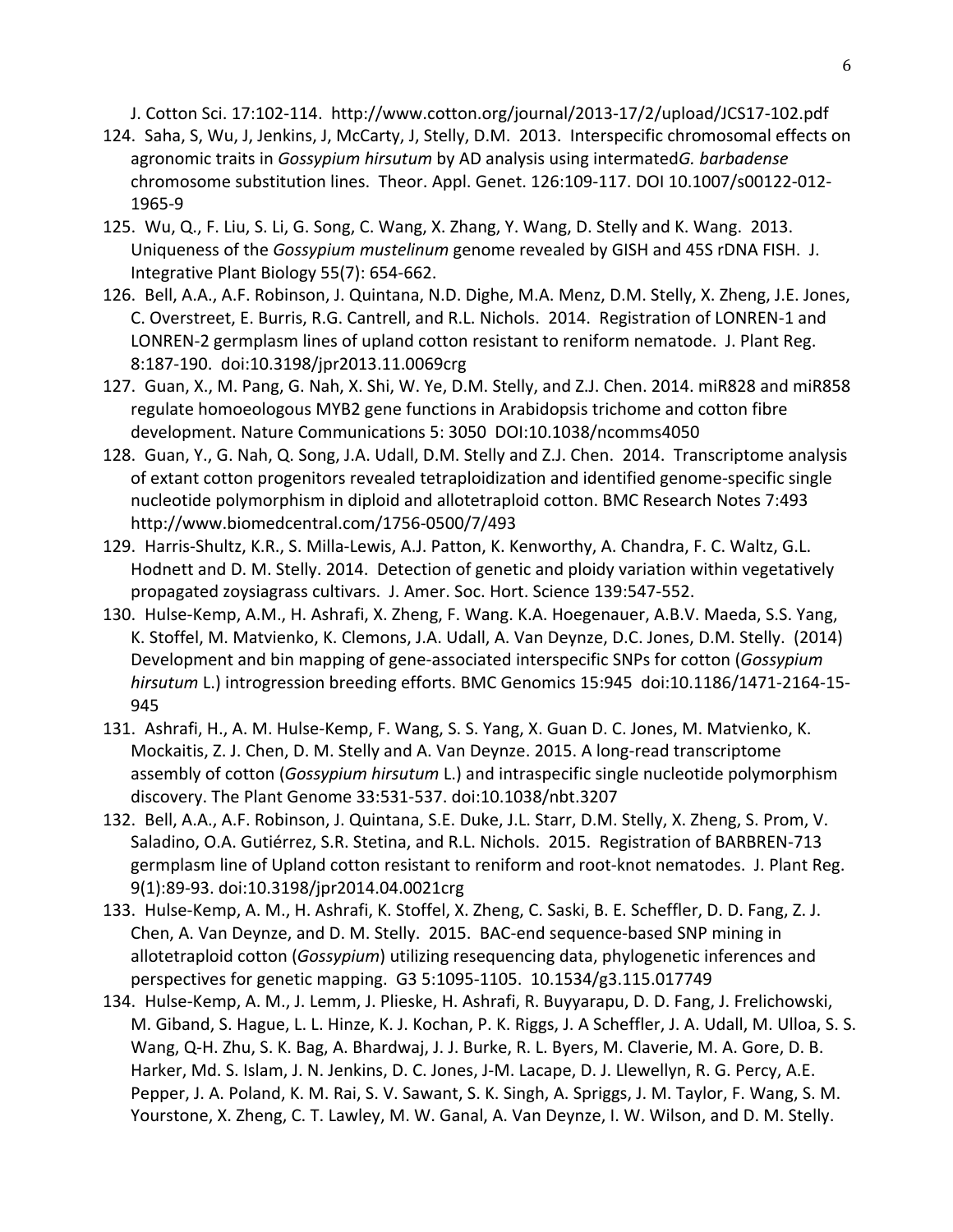2015. Development of a 63K SNP array for cotton and high-density mapping of intra- and interspecific populations of *Gossypium* spp. G3 5:1187-1209. doi: 10.1534/g3.115.018416

- 135. Kim, H-J., D. J. Hinchliffe; B. A. Triplett; Z. J. Chen; D. M. Stelly; K. M. Yeater; H. S. Moon; M. K. Gilbert; G. Thyssen; R. B. Turley and D. D. Fang. 2015. Phytohormonal networks promote differentiation of fiber initials on pre-anthesis cotton ovules grown *in vitro* and *in planta*. PLoS One. 10(4): e0125046.
- 136. Saha, S., D. M. Stelly, A. K. Makamov, M. S. Ayubov, D. Raska, O. A. Gutiérrez, S. Manchali, J. N. Jenkins, D. Deng and I. Y. Abdurakhmonov. 2015. Molecular confirmation of *Gossypium hirsutum* chromosome substitution lines. Euphytica 205:459-473. DOI: 10.1007/s10681-015-1407-2
- 137. Ueckert, J., D. H. Byrne, K. Crosby, G., Hodnett and D. Stelly. 2015. The utilization of the polyploidy nature of roses. Acta Hort., 1064:73-78. The Proceedings of the Sixth International Symposium on Rose Research and Cultivation. Eds. T. Debener, M. Linde. International Society for Horticultural Science. http://www.actahort.org/books/1064/1064\_9.htm
- 138. Zhang, M-P., Y. Rong, M-K. Lee, Y. Zhang, D. M. Stelly and H-B. Zhang. 2015. Phylogenetic analysis of *Gossypium* L. using genome-wide restriction fragment variation of repeated sequences. Mol. Gen. Genetics: 290:1859-1872. DOI: 10.1007/s00438-015-1039-1
- 139. Zhang, T., Y. Hu, W. Jiang, L. Fang, X. Guan, J. Chen, J. Zhang, C. Saski, B. E. Scheffler, D. M. Stelly, A. M. Hulse-Kemp, Q. Wan, B. Liu, C. Liu, S. Wang, M. Pan, Y. Wang, D. Wang, W. Ye, L. Chang, W. Zhang, Q. Song, R. Kirkbride, X. Chen, E. Dennis, D. J. Llewellyn, D. G. Peterson, P. Thaxton, D. C. Jones, Q. Wang, X. Xu, H. Zhang, H. Wu, L. Zhou, G. Mei, S. Chen, Y. Tian, D. Xiang, X. Li, J. Ding, Q. Zuo, L. Tao, Y. Liu, J. Li, Y. Lin, Y. Hui, Z. Cao, C. Cai, X. Zhu, Z. Jiang, B. Zhou, W. Guo, R. Li, and Z. J. Chen. 2015. Sequencing of allotetraploid cotton (Gossypium *hirsutum* L. acc. TM-1) provides a resource for fibre improvement. Nature Biotechnology 33:531-537. doi:10.1038/nbt.3207
- 140. Zheng, X., K. A. Hoegenauer, A. B. V. Maeda, F. Wang, D. M. Stelly, R. L. Nichols and D. C. Jones. 2015. Non-destructive high-throughput DNA extraction and genotyping methods for cotton seeds and seedlings. Biotechniques 58:234-243.
- 141. Grauke, L. J., M. A. Mendoza-Herrera, D. M. Stelly and P. E. Klein. 2016. 'Jones hybrid' hickory: a case study in *Carya*curation. SpringerPlus 5:1860.
- 142. Hale, A. L., R. P. Viator, G. Eggleston, G. Hodnett, D. M. Stelly, D. Boykin and D. K. Miller. 2016. Estimating broad sense heritability and investigating the mechanism of genetic transmission of cold tolerance using mannitol as a measure of post-freeze juice degradation in sugarcane and energycane (Saccharum spp.). J. Agric. Food Chem., 64:1657-1663. DOI: 10.1021/acs.jafc.5b03803
- 143. Page, J.T., Liechty, Z.S., Alexander, R.H., Clemons, K., Hulse-Kemp, A.M., Ashrafi, H., Van Deynze, A., Stelly, D.M., Udall, J.A. 2016 . DNA sequence evolution and rare homoeologous conversion in tetraploid cotton. PLoS Genet. 12(5):e1006012.
- 144. Ulloa, M., C. Wang, S. Saha, R. B. Hutmacher, D. M. Stelly, J. N. Jenkins, J. Burke, and P. A. Roberts. 2016. Analysis of root-knot nematode and fusarium wilt disease resistance in cotton (Gossypium spp.) using chromosome substitution lines from two alien species. Genetica 144: 167-179. DOI 10.1007/s10709-016-9887-0
- 145. Zheng, X., K. A. Hoegenauer, J. Quintana, A. A. Bell, A. M. Hulse-Kemp, R. L. Nichols, and D. M. Stelly. 2016. SNP-based MAS in cotton under depressed-recombination for *Ren<sup>lon</sup>*-flanking recombinants: results and inferences on wide-cross breeding strategies. Crop Sci. 56:1526-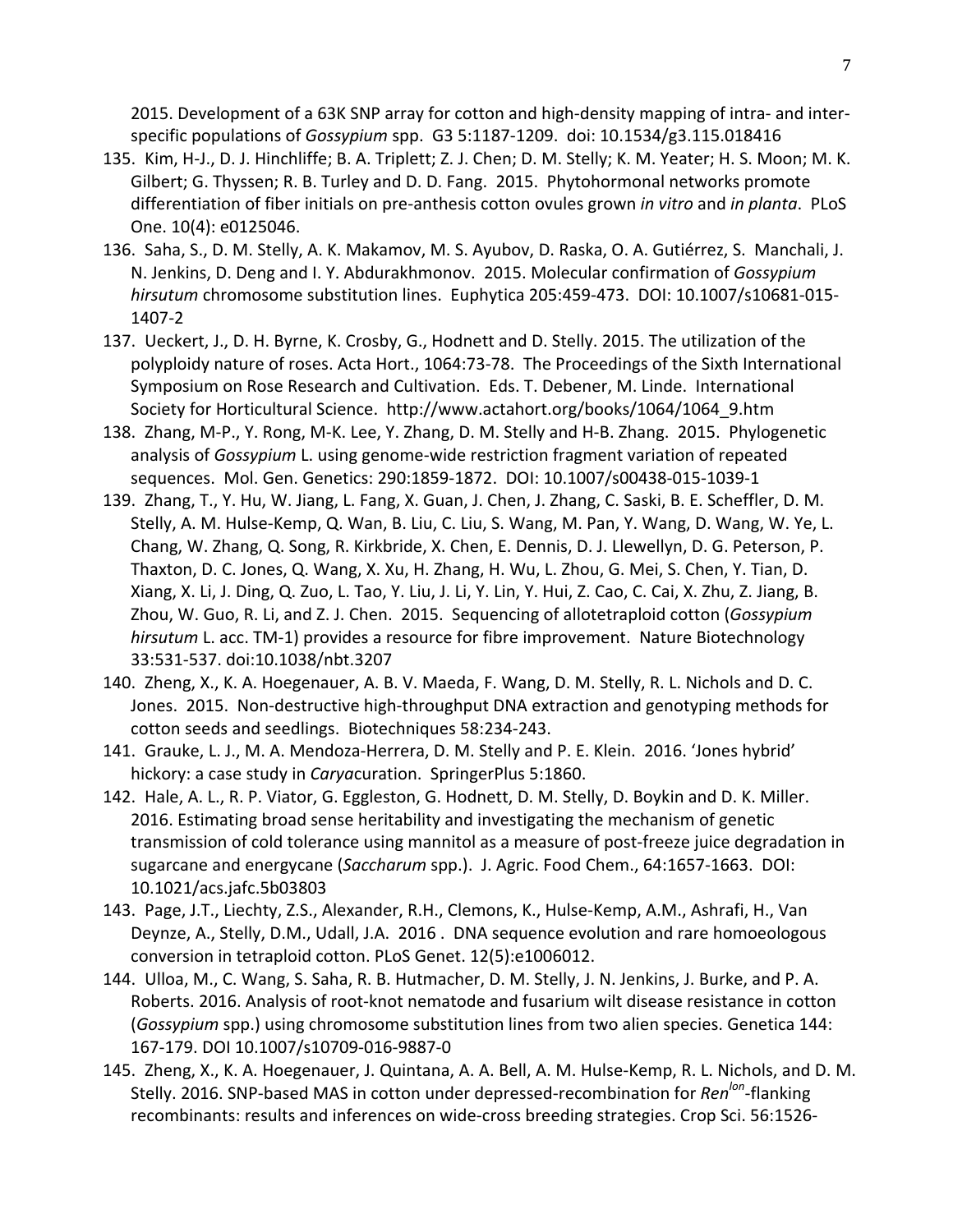1539. doi:10.2135/cropsci2015.07.0436

- 146. Hinze, LL, AM Hulse-Kemp, IW Wilson, Q-H Zhu, DJ. Llewellyn, JM Taylor, A Spriggs, DD Fang, M Ulloa, JJ Burke, M Giband, J-M Lacape, A Van Deynze, JA Udall, JA Scheffler, S Hague, JF Wendel, AE Pepper, J Frelichowski, CT Lawley, DC Jones, RG Percy, and DM Stelly. 2017. Diversity analysis of cotton (Gossypium hirsutum L.) germplasm using the CottonSNP63K Array. BMC Plant Biology 17: 37. (20 pg) DOI:10.1186/s12870-017-0981-y
- 147. Jenkins, JN, JC McCarty, BT Campbell, RW Hayes, J Wu, S Saha, DM Stelly. "Effects of chromosomes 01, 04, 18 from three tetraploid species of *Gossypium* in topcrosses with five elite cultivars: I. Genetic effects. Crop Science ##:##-##. (IN PRESS) DOI:######################
- 148. Saha, S., J. Wu, J.N. Jenkins, J.C. McCarty, R.W. Hayes, D.M. Stelly, D.A. Raska and B.T. Campbell. (XXXX). Tri-species shuffling of chromosomes to study the effects on fiber traits using chromosome substitution lines. CS special issue (accepted 2017 Mar. 10)
- 149. Saha, S., JN Jenkins, JC McCarty, RW Hayes, DM Stelly and BT Campbell. 2017. Four chromosome-specific (*Gossypium barbadense* chromosome 5sh) Upland cotton RILs with improved elongation. J. Plant Registrations ##:##-##. (IN PRESS) DOI:10.2198/jpr2015.09.0020crg

# **V. Conferences Attended**

## *Local*

- National Association of Plant Breeding, all years (2010-2016)
- Plant Breeding Symposium, Texas A&M University (2015-2017)
- Plant Breeding Symposium, Iowa State University (2016)
- National Conference on Genetics and Cytogenetics, University of Agricultural Sciences, Dharwad (India) (2016)
- CROPS, 2015, Huntsville, Alabama, USA.

# *International*

- International Cotton Genome Initiative, biennially, (2002/Nanjing, 2004/Hyderabad, 2006/Brazilia, 2008/Anyang, 2010/Canberra, 2012/Raleigh, 2014/Wuhan, 2016/Goiania)
- Chromosome Conference, Joetsu, Japan (1997)
- Asia Chromosome Conference-2, Daejeon (Korea) (2004)
- Crop Science Society of America, miscellaneous locations and multiple years (1976-now)
- Plant (and Animal) Genome Conference, San Diego, California, USA (22 conferences during 1993-now)
- China-U.S. Relations Conferences, 2003 (College Station) and 2007(Washington DC)
- World Cotton Research Conference-4 (2008/Lubbock), -5 (2012/Mumbai), and -6 (2016/Goiania)

# **VI. List three most innovative achievements that qualifies you for the ICAC award (No more than 100 words each):**

1.**Isogenic Upland cotton platform for cytogenetic stock development and manipulation of Gossypium hirsutum L.:**Dr. Stelly created an isogenic platform of monosomic, translocation and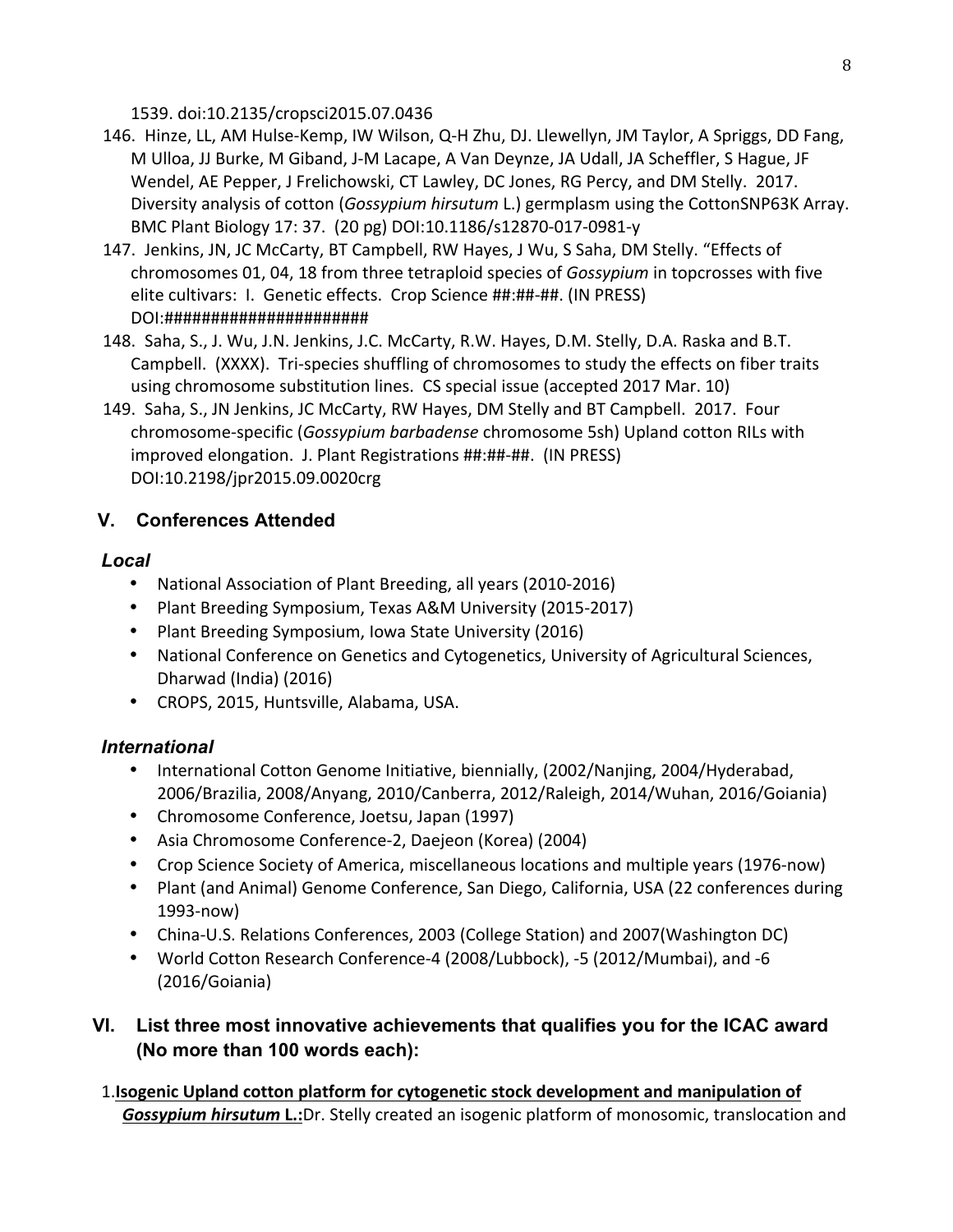monotelodicentric (acrocentric) Upland cotton, as well as **interspecific "Chromosome Substitution"(CS) lines and derivatives from them (CS-RILs and CS-CS line intercrosses).**These deliver 100,000-200,000 alien alleles into a *G. hirsutumbackground* that is easily analyzed genetically and easily used for breeding. New SNP genotyping capabilities (below) render them very amenable to marker-based analysis and manipulation.

- 2.**SNP Genotyping for Cotton, Globally:** Dr. Stelly has revolutionized global cotton research capabilities by enabling global use of SNPs for large-scale AND targeted small-scale applications. He led formation of the International "Cotton SNP Chip Consortium" and development of the **"CottonSNP63K Array"**, which enables high quality, high-density SNP genotyping of Upland cottons that are pure *G. hirsutum* (intraspecific) or contain germplasm from other tetraploid species (interspecific). He also published **inexpensive methods for nondestructive** seed/seedling DNA extraction and efficient MAS. These innovationsgreatly empower cotton scope and speed of research and education on global scale.
- **3. Cotton Genome Sequencing:** Dr. Stelly has been involved with the international development of cotton structural genomics from the outset. He was among the key contributors to highquality assemblies of the D5 genome of *Gossypium raimondii*, the extant Peruvian wild diploid cotton (26 chromosomes,  $1C = \textdegree 800 \text{ Mbp}$ ) in 2012, and the  $(AD)_1$  genome assembly for Upland cotton reported in 2015. These advances are leading to transformations in multiple scientific and applied disciplines of cotton.

#### **VII. Your Biographical Sketch (No more than 300 words):**

Professor David M. Stelly holds joint appointments with Texas A&M University (teaching) and Texas A&M AgriLife Research (research) in the Department of Soil & Crop Sciences.

Dr. Stelly has over 30 years of professional experience and leadership in plant breeding of cotton and other diploid and polyploid crops, germplasm introgression, reproductive biology and cytology, cytogenetics, genetic and genomics. His research and breeding emphasize the improvement of our ability to use of naturally occurring germplasm for crop improvement, especially cotton improvement. Hisscientific endeavors entaila broad spectrum of wild species germplasm, introgression methods, chromosome substitution, ploidy manipulations, conventional cytogenetics and fluorescence in situ hybridization (FISH), genetic analysis, SSR and SNP marker development, genotyping, genome and trait mapping, marker assisted selection, reproductive cytology and genetics, various types of genome mapping (linkage, BAC physical, radiation hybrid), genomics, sequencing and their integration. He has (co)authored over 150 edited and refereed publications. 

Dr. Stelly also contributessignificanteducational and servicesto his institution, nation and domestic scientific groups, and he participates in four graduate degree programs: (*i*) Plant Breeding, (ii) Genetics, (iii) Molecular & Environmental Plant Sciences, and (iv) Professional Program in Biotechnology. Examples at the national level include serving as President of the National Association of Plant Breeders (NAPB), as an external review panelist for the USDA National Program 301 (Plant Genetic Resources, Genomics and Genetic Improvement) and as a member of the National Academy of Sciences GE Crops Committee that authored a major report on the past and future of GE crops. He is highly engaged and very well known internationally